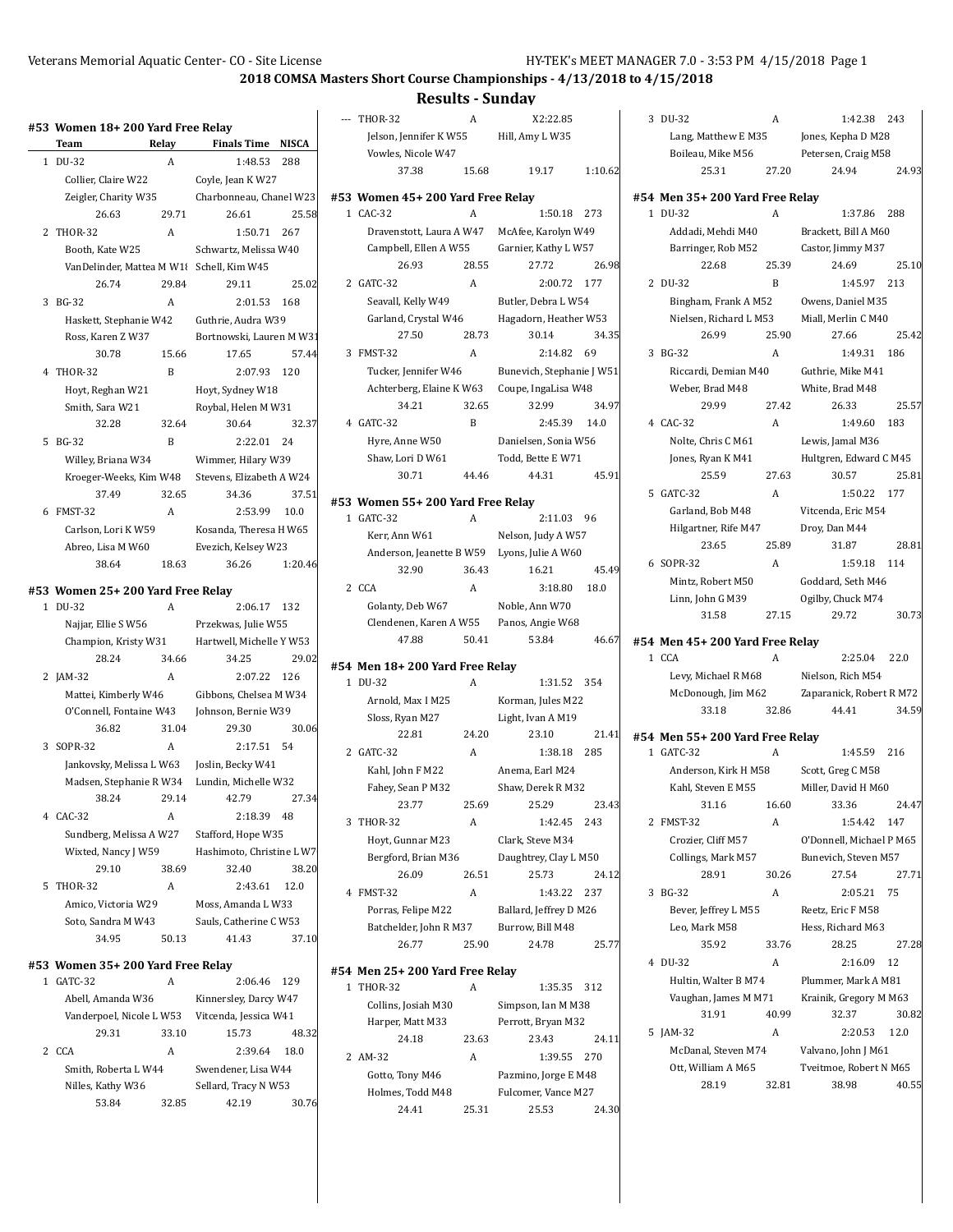### **2018 COMSA Masters Short Course Championships - 4/13/2018 to 4/15/2018**

#### **Results - Sunday**

|  | (#54 Men 55+ 200 Yard Free Relay) |
|--|-----------------------------------|
|--|-----------------------------------|

| 6 BG-32              | в       | 3:02.36             | 10.0 |
|----------------------|---------|---------------------|------|
| Ramirez, Alfonso M56 |         | Kelly, John F M56   |      |
| Cattles, Steven M58  |         | Linn, Michael J M68 |      |
| 31.24                | 2:31.12 |                     |      |

### **#55 Mixed 18+ 200 Yard Medley Relay**

1 DU-32 A 1:47.03 22.0 Collier, Claire W22 Arnold, Max I M25 Charbonneau, Chanel W23 Light, Ivan A M19 28.43 28.27 28.47 21.86 2 PTT-32 A 2:00.17 18.0 Negley, Heather W45 Kollmeyer, Brian M39 Robinson, Eric J M41 Gotto, Sidney M W21 31.93 32.12 25.06 31.06 3 DU-32 B 2:09.19 16.0 Korman, Jules M22 Coyle, Jean K W27 Champion, Kristy W31 Sloss, Ryan M27 30.84 38.09 37.07 23.19 4 GATC-32 A 2:15.25 14.0 Abell, Amanda W36 Anema, Earl M24 Kahl, John F M22 Hagadorn, Heather W53 34.14 41.40 26.50 33.21 5 FMST-32 A 2:16.22 12.0 Evezich, Kelsey W23 Achterberg, Elaine K W63 Porras, Felipe M22 Collings, Mark M57 40.02 40.92 28.24 27.04 6 THOR-32 B 2:18.01 10.0 Hoyt, Brian K M51 Hoyt, Gunnar M23 Hoyt, Reghan W21 Hoyt, Sydney W18 40.28 34.40 32.04 31.29 7 BG-32 A 2:48.74 8.0 Willey, Briana W34 Stevens, Elizabeth A W24 Reetz, Eric F M58 Bever, Jeffrey L M55 42.98 45.54 1:20.22 --- THOR-32 A DQ Simpson, Ian M M38 Harper, Matt M33 VanDelinder, Mattea M W18 Schell, Kim W45 34.97 37.76 26.39 26.13

# **#55 Mixed 25+ 200 Yard Medley Relay**

- A 1:52.75 22.0 Booth, Kate W25 Schwartz, Melissa W40 Collins, Josiah M30 Perrott, Bryan M32 27.57 31.19 27.58 26.41 2 AM-32 A 1:57.87 18.0
- Fostvedt, Alishia W41 Gotto, Tony M46 Jones, Elizabeth W34 34.25 30.48 26.68 26.46 3 DU-32 A 2:00.18 16.0 Addadi, Mehdi M40 Lang, Matthew E M35 Zeigler, Charity W35 Przekwas, Julie W55
- 26.32 30.87 28.79 34.20 4 GATC-32 A 2:07.60 14.0 Fahey, Sean P M32 Vitcenda, Jessica W41 Shaw, Derek R M32 Butler, Debra L W54 33.41 39.24 25.27 29.68

5 BG-32 A 2:08.00 12.0 Bortnowski, Lauren M W31 Guthrie, Audra W39 Riccardi, Demian M40 Guthrie, Mike M41 30.26 37.96 33.44 26.34 6 THOR-32 B 2:08.46 10.0 Clark, Steve M34 Bergford, Brian M36 Roybal, Helen M W31 Vowles, Nicole W47 29.99 34.09 33.65 30.73 7 SOPR-32 A 2:21.26 8.0 Lundin, Michelle W32 Linn, John G M39 Madsen, Stephanie R W34 Goddard, Seth M46 34.58 34.54 30.93 41.21 8 FMST-32 A 2:32.23 6.0 Crozier, Cliff M57 Carlson, Lori K W59 Ballard, Jeffrey D M26 Coupe, IngaLisa W48 38.77 49.61 29.05 34.80 9 JAM-32 A 2:53.77 4.0 Mattei, Kimberly W46 McDanal, Steven M74 Valvano, John J M61 Gibbons, Chelsea M W34 39.82 45.22 48.94 39.79

#### **#55 Mixed 35+ 200 Yard Medley Relay**

- 1 JAM-32 A 2:06.95 22.0 Tveitmoe, Robert N M65 Lawrence, Dietrich W M52 Johnson, Bernie W39 O'Connell, Fontaine W43 32.29 31.20 33.20 30.26 2 AM-32 A 2:25.20 18.0 Pazmino, Jorge E M48 Nillas, Mary Ann N W37 Holmes, Todd M48 Walker, Laurie W53 32.97 43.83 15.74 52.66 3 BG-32 B 2:25.66 16.0 Haskett, Stephanie W42 Ross, Karen Z W37 White, Brad M48 Weber, Brad M48 41.43 45.81 32.33 26.09 4 BG-32 A 2:28.54 14.0 Leo, Mark M58 Kroeger-Weeks, Kim W48 Berens, Dore M W36 Hess, Richard M63 36.35 44.26 29.93 38.00 5 GATC-32 A 2:32.31 12.0 Hilgartner, Rife M47 Hyre, Anne W50 Vanderpoel, Nicole L W53 Droy, Dan M44 45.46 40.47 37.29 29.09 6 CCA A 2:33.34 10.0 Swendener, Lisa W44 Nielson, Rich M54 McDonough, Jim M62 Smith, Roberta L W44 38.03 39.12 42.93 33.26 7 SOPR-32 A 2:34.94 8.0 Ogilby, Chuck M74 Joslin, Becky W41 Guidas, Claire M W60 Mintz, Robert M50 47.86 40.98 34.78 31.32 8 CAC-32 A 2:48.76 6.0 Nolte, Susan D W57 Nelson, Mark A M36 Cowan, Robert N M46 Wixted, Nancy J W59 51.19 40.81 42.01 34.75 **#55 Mixed 45+ 200 Yard Medley Relay**
- 1 GATC-32 A 2:01.40 22.0 Seavall, Kelly W49 Garland, Bob M48 Garland, Crystal W46 Vitcenda, Eric M54 32.80 30.86 32.20 25.54

|              | 2 CAC-32                                  | Α                                                  | 2:02.53                                     | 18.0  |
|--------------|-------------------------------------------|----------------------------------------------------|---------------------------------------------|-------|
|              |                                           | Dravenstott, Laura A W47<br>Hultgren, Edward C M45 |                                             |       |
|              | Nolte, Chris C M61                        |                                                    | Garnier, Kathy L W57                        |       |
|              | 30.79                                     | 34.38                                              | 30.02                                       | 27.34 |
|              | 3 DU-32                                   | A                                                  | 2:10.89                                     | 16.0  |
|              | Hartwell, Michelle Y W53                  |                                                    | Bingham, Frank A M52                        |       |
|              | Najjar, Ellie S W56                       |                                                    | Barringer, Rob M52                          |       |
|              | 34.94                                     | 37.34                                              | 33.05                                       | 25.56 |
|              | #55 Mixed 55+ 200 Yard Medley Relay       |                                                    |                                             |       |
| $\mathbf{1}$ | GATC-32                                   | A                                                  | 2:07.56                                     | 22.0  |
|              |                                           |                                                    | Anderson, Jeanette B W59 Kahl, Steven E M55 |       |
|              | Nelson, Judy A W57                        |                                                    | Anderson, Kirk H M58                        |       |
|              | 42.77                                     | 27.77                                              | 33.26                                       | 23.76 |
|              | 2 GATC-32                                 | B                                                  | 2:45.14                                     | 18.0  |
|              | Burson, William W M73                     |                                                    | Scott, Greg CM58                            |       |
|              | Kerr, Ann W61                             |                                                    | Danielsen, Sonia W56                        |       |
|              | 45.46                                     | 1:00.23                                            | 26.21                                       | 33.24 |
| 3            | FMST-32                                   | A                                                  | 3:25.84                                     | 16.0  |
|              | Kosanda, Theresa H W65                    |                                                    | Abreo, Lisa M W60                           |       |
|              | David, Brad G M63                         |                                                    | Ronat, Jon F M62                            |       |
|              | 1:09.44                                   | 1:05.94                                            | 34.11                                       | 36.35 |
|              | #55 Mixed 65+ 200 Yard Medley Relay       |                                                    |                                             |       |
|              | 1 CCA                                     | A                                                  | 3:15.43                                     | 22.0  |
|              | Levy, Michael R M68                       |                                                    | Zaparanick, Robert R M72                    |       |
|              | Golanty, Deb W67                          |                                                    | Panos, Angie W68                            |       |
|              | 46.85                                     | 49.74                                              | 50.47                                       | 48.37 |
|              | <b>Combined Team Scores</b>               |                                                    |                                             |       |
|              |                                           |                                                    |                                             |       |
|              |                                           |                                                    | Combined Team Scores - Through Event 55     |       |
|              | 1.<br>Greenwood Athletic and Tennis       |                                                    |                                             | 2601  |
|              | 2.<br><b>University of Denver Masters</b> |                                                    |                                             | 2408  |
|              | 3.<br><b>Thornton Masters</b>             |                                                    |                                             | 1263  |
|              | 4.<br><b>Foothills Masters Swim Team</b>  |                                                    |                                             | 1185  |
|              | <b>Bee Gees</b><br>5.                     |                                                    |                                             | 1094  |
|              | 6.<br><b>Team Sopris Masters</b>          |                                                    |                                             | 772   |
|              | Colorado Athletic Club Inverne<br>7.      |                                                    |                                             | 761   |
|              | Cherry Creek Athletic Club<br>8.          |                                                    |                                             | 734   |
|              | 9.<br><b>Fast Masters</b>                 |                                                    |                                             | 713   |
| 10.          | Jeffco Aquatic Masters                    |                                                    |                                             | 677   |

| Foothills Masters Swim Team           | 1185                                                                                                                                                                                                                                                                                              |
|---------------------------------------|---------------------------------------------------------------------------------------------------------------------------------------------------------------------------------------------------------------------------------------------------------------------------------------------------|
| <b>Bee Gees</b>                       | 1094                                                                                                                                                                                                                                                                                              |
| <b>Team Sopris Masters</b>            | 772                                                                                                                                                                                                                                                                                               |
| Colorado Athletic Club Inverne        | 761                                                                                                                                                                                                                                                                                               |
| Cherry Creek Athletic Club            | 734                                                                                                                                                                                                                                                                                               |
| <b>Fast Masters</b>                   | 713                                                                                                                                                                                                                                                                                               |
|                                       | 677                                                                                                                                                                                                                                                                                               |
|                                       | 618                                                                                                                                                                                                                                                                                               |
|                                       | 566                                                                                                                                                                                                                                                                                               |
|                                       | 540                                                                                                                                                                                                                                                                                               |
|                                       | 390                                                                                                                                                                                                                                                                                               |
|                                       | 373.5                                                                                                                                                                                                                                                                                             |
|                                       | 274                                                                                                                                                                                                                                                                                               |
| Highlands Ranch Masters Club          | 219                                                                                                                                                                                                                                                                                               |
| Lafayette Masters Swimming            | 186                                                                                                                                                                                                                                                                                               |
| <b>Off Piste Aquatics</b>             | 179                                                                                                                                                                                                                                                                                               |
| South Suburban Finaddicts             | 161                                                                                                                                                                                                                                                                                               |
| <b>Steamboat Springs Masters Swim</b> | 136                                                                                                                                                                                                                                                                                               |
|                                       | 107                                                                                                                                                                                                                                                                                               |
|                                       | 96                                                                                                                                                                                                                                                                                                |
|                                       | 89                                                                                                                                                                                                                                                                                                |
|                                       | 84.5                                                                                                                                                                                                                                                                                              |
| <b>Breckenridge Masters</b>           | 83                                                                                                                                                                                                                                                                                                |
| <b>Evergreen Masters</b>              | 61                                                                                                                                                                                                                                                                                                |
|                                       | Jeffco Aquatic Masters<br>11. Pikes Peak Masters Swimming<br>12. Aurora Masters<br>13. Uc32<br>14. Boulder Aquatic Masters<br>15. Colorado Masters Swimming<br>16. Parker Tri Team<br>22. 24 Hour Fitness<br>23. JD Aquatic Masters<br>24. New Mexico Masters Swimming<br>25. Castle Rock Masters |

28. Green Mountain Masters 57